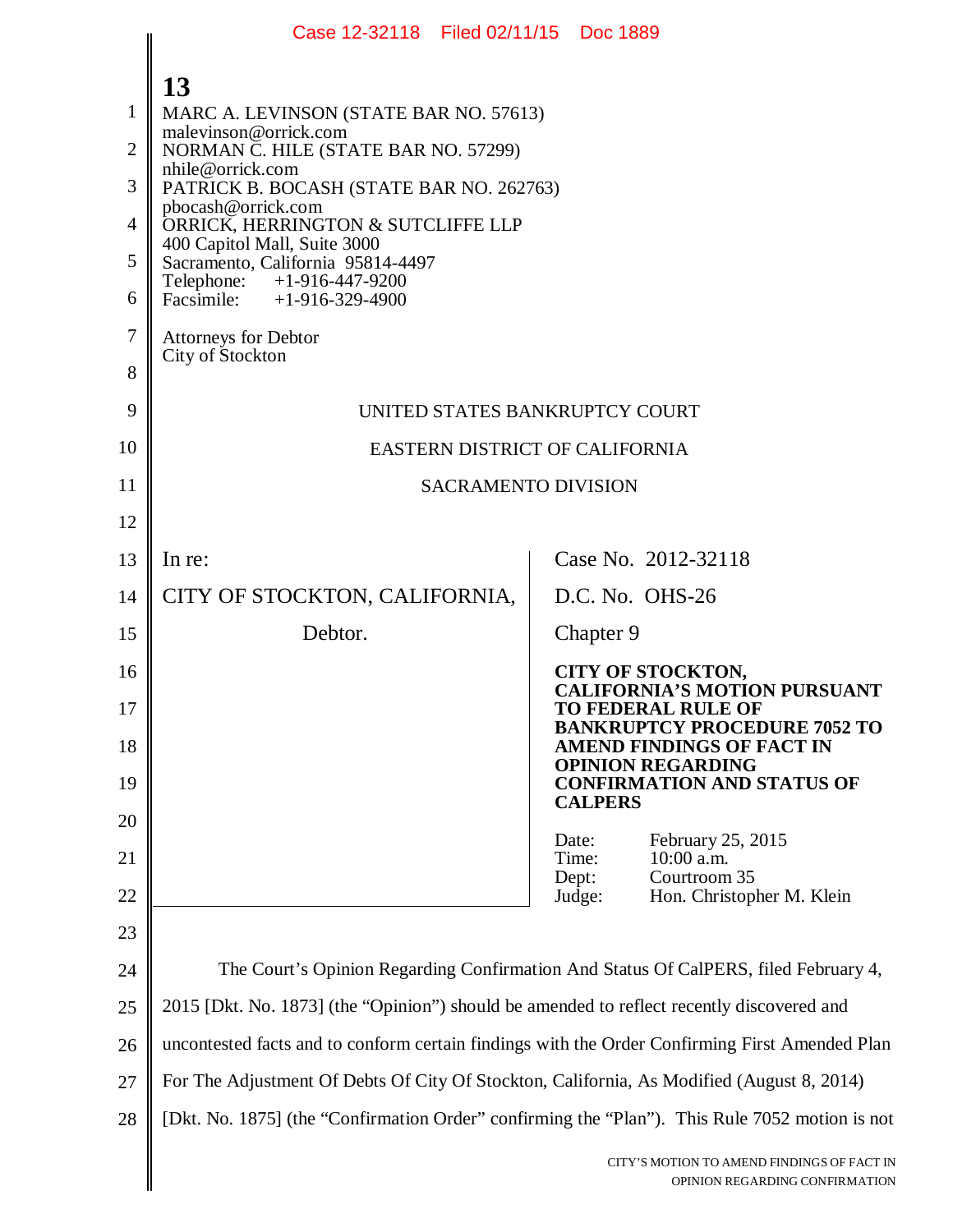## Case 12-32118 Filed 02/11/15 Doc 1889

intended to amend the Confirmation Order, which is accurate and correct. The City and creditors are working diligently towards a Plan effective date that will occur as soon as possible.

3

1

2

# **I. BACKGROUND**

4 5 6 7 8 9 On August 21, 2012, less than two months after the City of Stockton, California ("City") filed its chapter 9 petition, the City entered into a stipulation with Wells Fargo Bank, National Association, in its capacity as Indenture Trustee (hereinafter, "Trustee"), regarding the use of funds held in certain reserve and other accounts established by various pre-bankruptcy documents and maintained by the Trustee.<sup>1</sup> That stipulation was approved by a Court order dated August 29, 2012. A copy of the Stipulation and Stipulation Order is attached hereto as Exhibit 1.

10 11 12 13 14 15 16 17 18 19 The Stipulation provides that as of the Petition Date, June 28, 2012, the aggregate amount held by the Trustee in the reserve and other accounts attributable to the 2009 lease revenue bonds owned by Franklin<sup>2</sup> was \$2,437,536.20. *See* Stipulation at 3:8, fn. 5. Pursuant to the Stipulation, the Trustee was entitled to apply these monies towards the "satisfaction of interest, principal and/or other amounts that are due and owing as of the date of the [Stipulation] Order or that may become due and owing thereafter in connection with the Bonds (including costs and expenses of the Trustee) and for such other purposes as are permitted by and in accordance with the terms of the Indentures." Stipulation, at 4. This amount represents funds in which the Trustee had and has a valid, perfected security interest and which therefore could not be recovered by the City, through bankruptcy or otherwise.

20 21 22 23 24 As a result, any monies from the reserve funds that were or may be applied to principal or interest on the underlying bonds (but not to the Trustee's expenses) should have been subtracted from the Trustee's total claim. However, due to an oversight by the City, this amount was not accounted for in the calculations of either Franklin's secured or unsecured claim reflected in the  $111$ 

25

26 27 <sup>1</sup> See Stipulation Between the City Of Stockton And Wells Fargo Bank, National Association, As Indenture Trustee For Relief From The Automatic Stay With Respect To Indenture Funds And Additional Funds ("Stipulation"), attached as Exhibit A to the Order Granting Motion To Approve Stipulation Between the City Of Stockton And Wells Fargo Bank, National Association, As Indenture Trustee For Relief From The Automatic Stay With Respect

28 <sup>2</sup> Franklin High Yield Tax-Free Income Fund and Franklin California High Yield Municipal Fund (collectively, "Franklin").

To Indenture Funds And Additional Funds (Aug. 29, 2012) [Dkt. No. 533] ("Stipulation Order").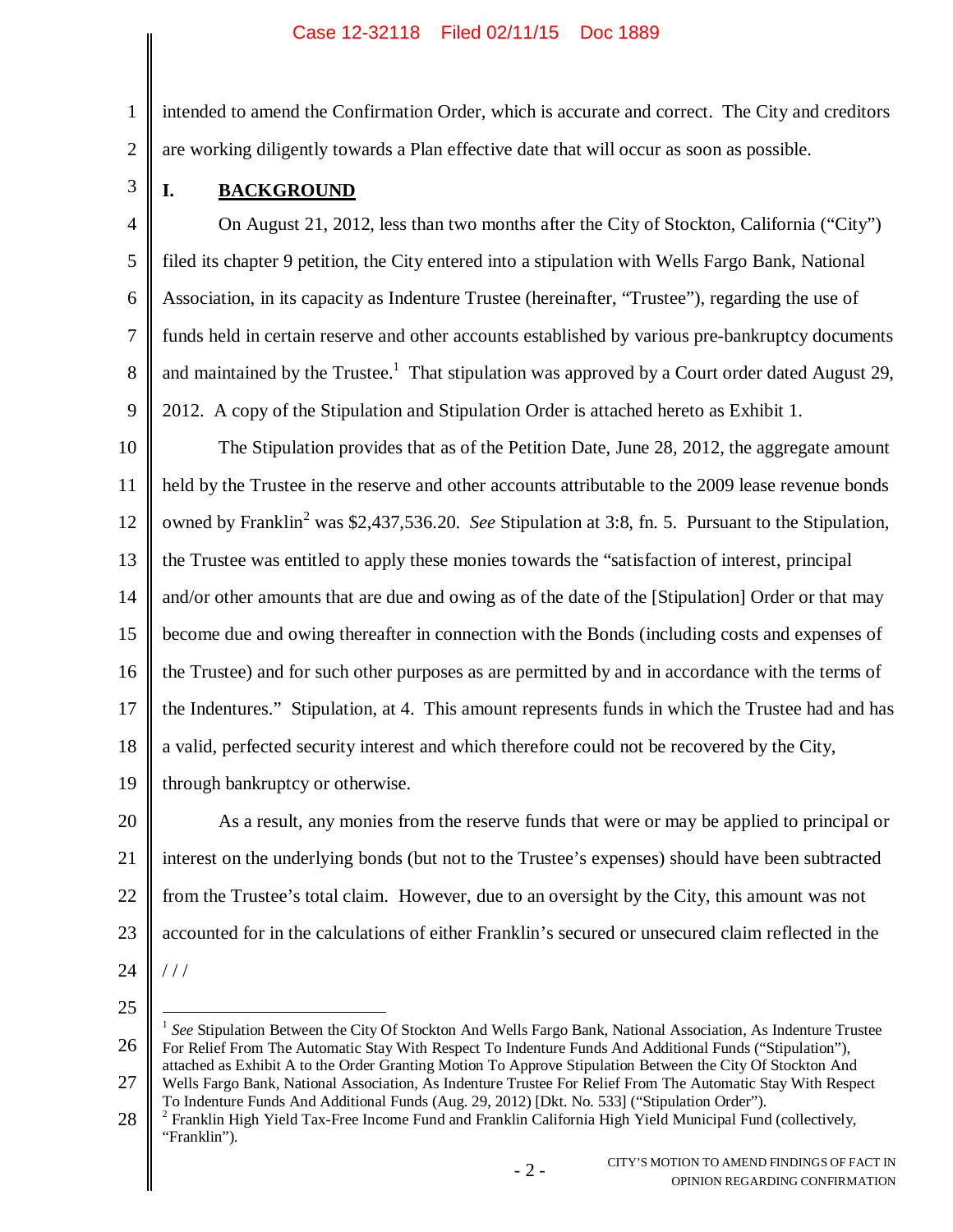# Case 12-32118 Filed 02/11/15 Doc 1889

|                | Case TS-92110 Liled 02/11/19 DOC 1009                                                                                                                                                                                                                                                                                     |  |
|----------------|---------------------------------------------------------------------------------------------------------------------------------------------------------------------------------------------------------------------------------------------------------------------------------------------------------------------------|--|
| $\mathbf{1}$   | Plan. <sup>3</sup> The City discovered this omission during its preparations for the effective date following                                                                                                                                                                                                             |  |
| $\overline{2}$ | the Court's oral ruling confirming the Plan.                                                                                                                                                                                                                                                                              |  |
| 3              | Following such discovery, the City raised the issue with Franklin and the Trustee, and the                                                                                                                                                                                                                                |  |
| $\overline{4}$ | parties mutually agreed to amend the proposed confirmation order to correct the omission. At the                                                                                                                                                                                                                          |  |
| 5              | status conference on January 20, 2015, the City notified the Court of the parties' intention to                                                                                                                                                                                                                           |  |
| 6              | insert an additional paragraph into the then-current version of the confirmation order so as to                                                                                                                                                                                                                           |  |
| $\tau$         | adjust the size of Franklin's unsecured claim. <sup>4</sup>                                                                                                                                                                                                                                                               |  |
| 8              | The new paragraph, which was agreed to by the parties and included in the Confirmation                                                                                                                                                                                                                                    |  |
| 9              | Order, amended definition 102 of the Plan to reflect the correct amount of Franklin's unsecured                                                                                                                                                                                                                           |  |
| 10             | claim. <sup>5</sup> The amount of Franklin's unsecured claim, as stated in the Confirmation Order, was                                                                                                                                                                                                                    |  |
| 11             | calculated as follows:                                                                                                                                                                                                                                                                                                    |  |
| 12             |                                                                                                                                                                                                                                                                                                                           |  |
| 13             | Franklin's total claim, as of the Petition Date<br>\$36,603,625.93<br>$-$ \$4,052,000.00<br>Franklin's secured claim, to be paid in full pursuant to the Plan                                                                                                                                                             |  |
| 14             | $-$ \$2,437,536.20<br>Funds held by the Trustee as of Petition Date<br>$+$ \$316,295.72<br>Funds used to pay trustee expenses related to the Franklin bonds                                                                                                                                                               |  |
| 15             | Trustee's billed but unpaid expenses related to the Franklin bonds<br>\$24,805.33<br>$+$<br>Estimate of Trustee's future expenses related to the Franklin bonds<br>\$25,000.00<br>$+$                                                                                                                                     |  |
| 16             | \$30,480,190.00<br>Franklin's unsecured claim (rounded)                                                                                                                                                                                                                                                                   |  |
| 17             |                                                                                                                                                                                                                                                                                                                           |  |
| 18             | Crediting Franklin for \$2,071,435.15 (which nets out the Trustee's fees) means that the                                                                                                                                                                                                                                  |  |
| 19             | Franklin secured claim increases from \$4,052,000.00 to \$6,123,435.15. This raises Franklin's                                                                                                                                                                                                                            |  |
| 20             | total recovery on its secured and unsecured claims from approximately 12% to approximately                                                                                                                                                                                                                                |  |
| 21             | 17.5%. The City believes that the Trustee's expenses/professional fees were incurred postpetition                                                                                                                                                                                                                         |  |
| 22             | and, in amending the Confirmation Order, agreed to treat the Trustee's attorney fees as                                                                                                                                                                                                                                   |  |
| 23             | constituting an unsecured claim. See In re SNTL Corp., 571 F.3d 826 (9th Cir. 2009).                                                                                                                                                                                                                                      |  |
| 24             | //                                                                                                                                                                                                                                                                                                                        |  |
| 25             | //                                                                                                                                                                                                                                                                                                                        |  |
| 26             | $3$ Throughout the chapter 9 case, the parties have referred to "Franklin's claims" since Franklin owns all of the 2009                                                                                                                                                                                                   |  |
| 27<br>28       | bonds and the bonds are uninsured. However, under the terms of the Plan, the Golf Course/Park Secured Claim is<br>held by the 2009 Golf Course Park Bond Trustee and not by Franklin. See Plan, at 14 (definition 101).<br>See Transcript of Proceedings (Jan. 20, 2015), at 6:17-8:4.<br>$5$ Confirmation Order, $\P$ 3. |  |
|                | CITY'S MOTION TO AMEND FINDINGS OF FACT IN<br>$-3-$<br>OPINION REGARDING CONFIRMATION                                                                                                                                                                                                                                     |  |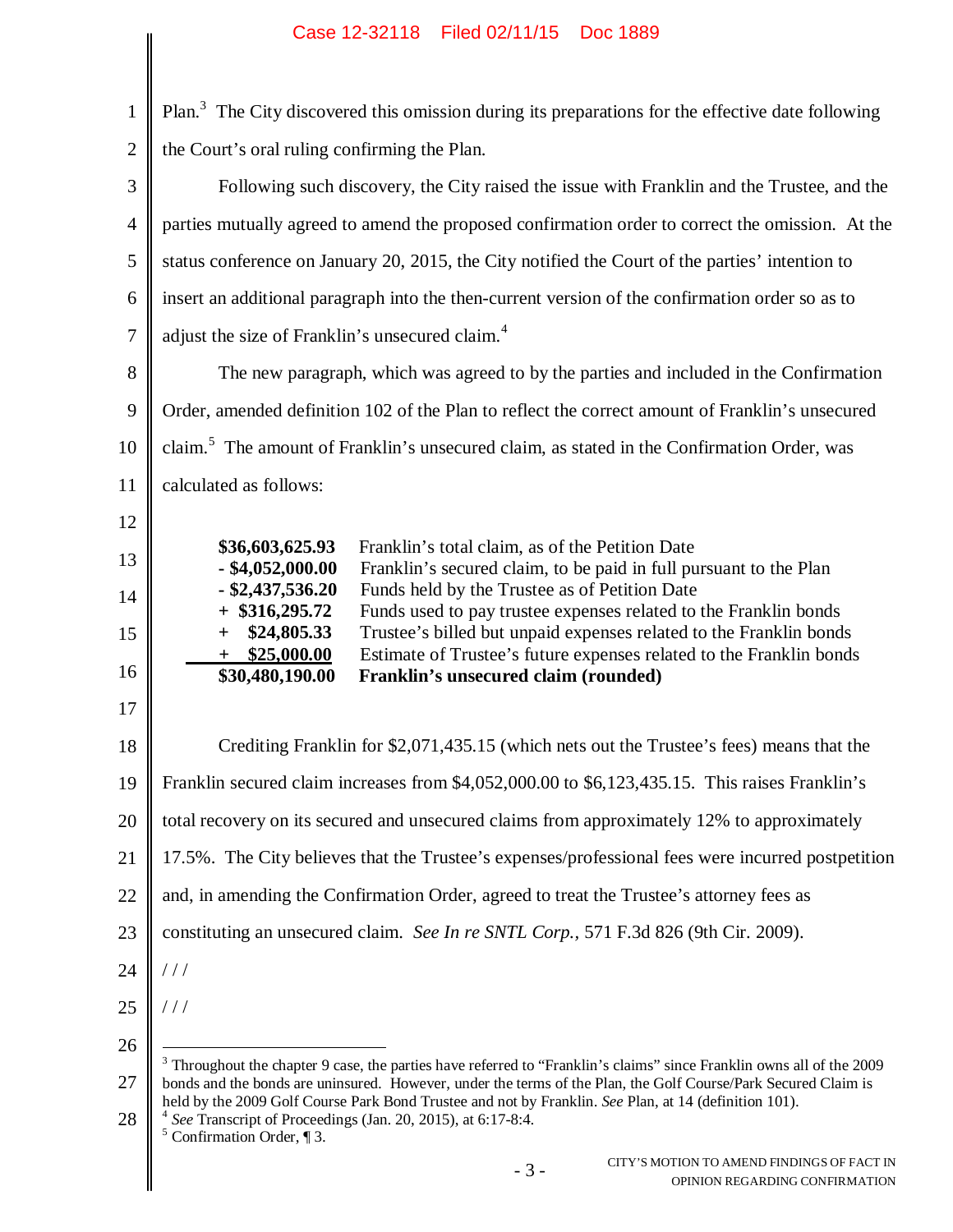1

# **II. PROPOSED AMENDED FINDINGS**

| $\mathbf{2}$   | At the time the City uploaded the Confirmation Order, it did not know that the Court                        |  |
|----------------|-------------------------------------------------------------------------------------------------------------|--|
| 3              | intended to write an opinion for publication to supplement the Confirmation Order. Had it been              |  |
| $\overline{4}$ | aware that a published opinion was forthcoming, it would have stated the bases for reducing                 |  |
| 5              | Franklin's unsecured claim more expressly in order to ensure that the correct calculation was               |  |
| 6              | incorporated into such opinion. Unfortunately, the Opinion includes a handful of references to              |  |
| 7              | the size of Franklin's recovery that, because such references are based on earlier calculations of          |  |
| 8              | Franklin's unsecured claim, are inaccurate and inconsistent with the facts that only recently came          |  |
| 9              | to light. The City notes the following statements contained in the Opinion:                                 |  |
| 10             | Page 50 at 27-28: "In contrast, Franklin loses about \$32 million."                                         |  |
| 11             | Page 53 at 8-11: "It turned out that its collateral was worth only                                          |  |
| 12             | about \$4 million, which sum is being paid in full by the City. The                                         |  |
| 13             | rest is unsecured debt, to be paid the same 1 percent as all other                                          |  |
| 14             | unsecured creditors"                                                                                        |  |
| 15             | Page 54 at 3: "Franklin is receiving about \$4.35 million on its \$36                                       |  |
| 16             | million in bonds"                                                                                           |  |
| 17             | Page 54 at 6: "Its 12 percent overall return"                                                               |  |
| 18             | The City respectfully submits that, pursuant to Bankruptcy Rule 7052, the Court amend                       |  |
| 19             | these portions of the Opinion, and any other portions it deems appropriate, in order to make the            |  |
| 20             | Opinion consistent with the Confirmation Order. No amendments to the Confirmation Order are                 |  |
| 21             | sought or required.                                                                                         |  |
| 22             | Dated: February 11, 2015<br><b>MARC A. LEVINSON</b>                                                         |  |
| 23             | NORMAN C. HILE<br>PATRICK B. BOCASH                                                                         |  |
| 24             | Orrick, Herrington & Sutcliffe LLP                                                                          |  |
| 25             |                                                                                                             |  |
| 26             | By:<br>/s/ Marc A. Levinson<br><b>MARC A. LEVINSON</b>                                                      |  |
| 27             | <b>Attorneys for Debtor</b><br>City of Stockton                                                             |  |
| 28             |                                                                                                             |  |
|                | CITY'S MOTION TO AMEND FINDINGS OF FACT IN<br>OHSUSA:761115381.2<br>$-4-$<br>OPINION REGARDING CONFIRMATION |  |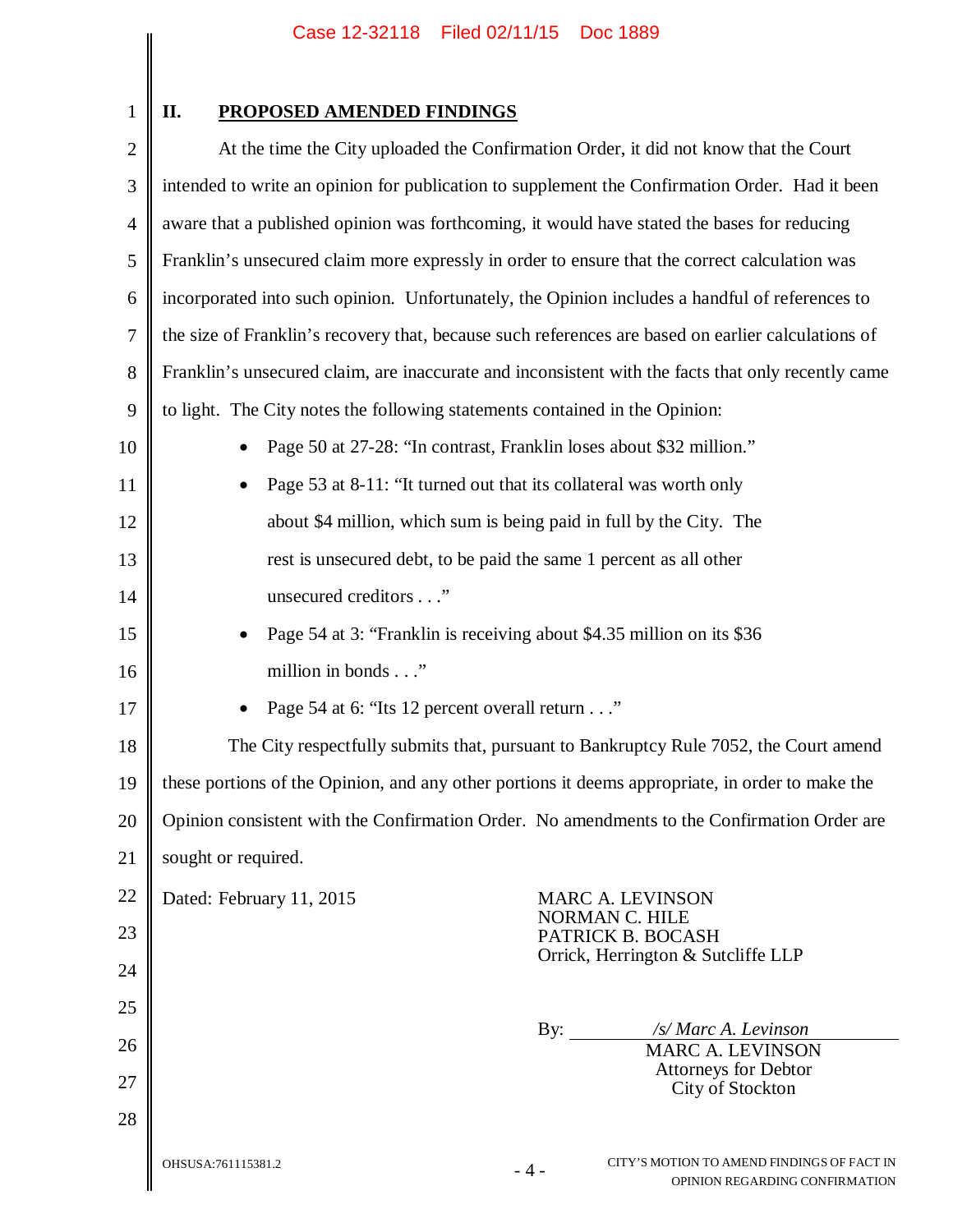# **Exhibit 1**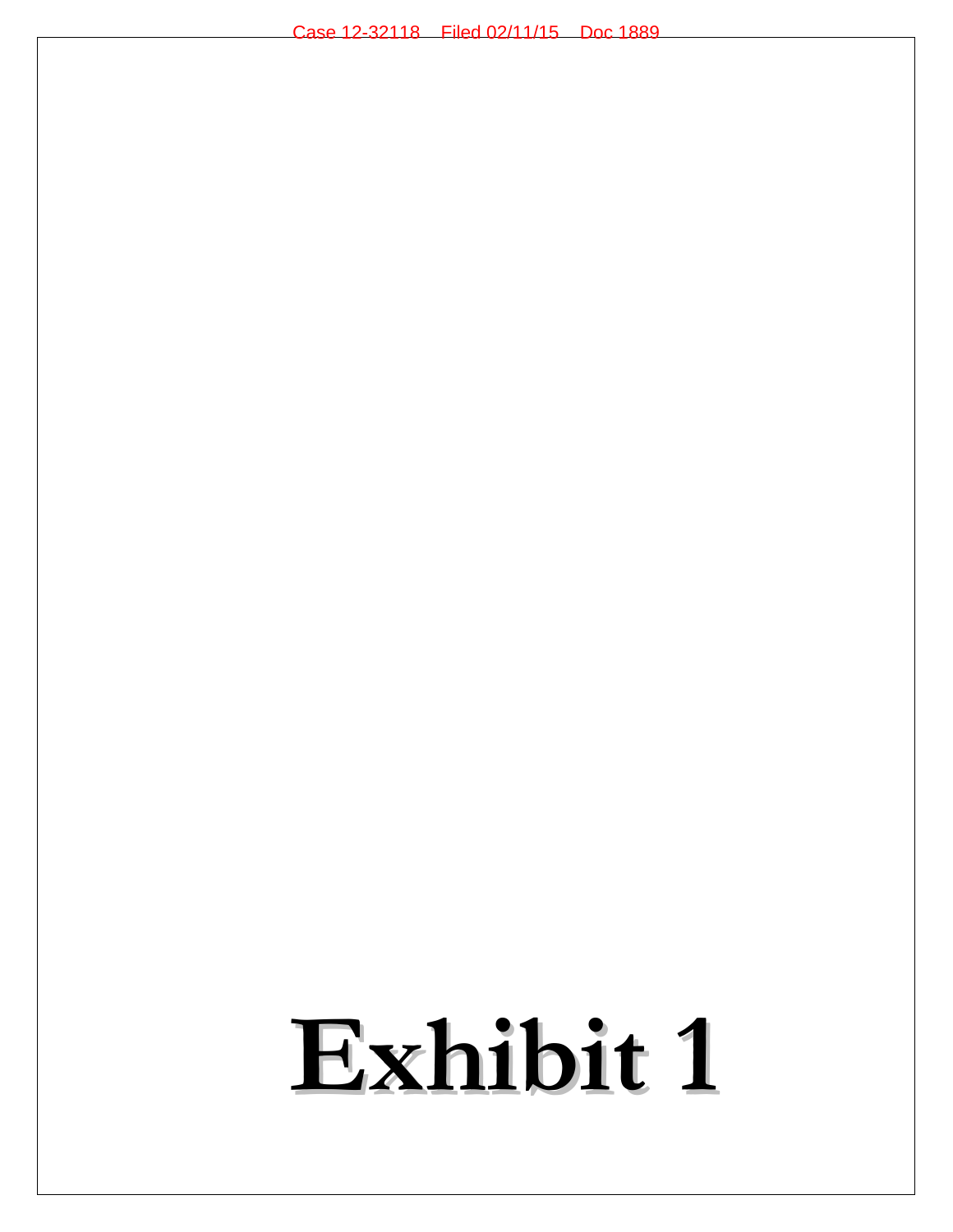# CaSans \$21232121818 Filed 028031/1 Bag Ddcof \$89

| ľ<br>I, |
|---------|
| ٢.      |
|         |

# FILED

| $\mathbf{1}$   | William W. Kannel (admitted pro hac vice)<br>Michael Gardener (admitted pro hac vice)        | AUG 2 9 2012                                                                      |
|----------------|----------------------------------------------------------------------------------------------|-----------------------------------------------------------------------------------|
| $\overline{2}$ | Adrienne K. Walker (admitted pro hac vice)<br>MINTZ LEVIN COHN FERRIS GLOVSKY AND POPEO P.C. |                                                                                   |
| 3              | One Financial Center<br>Boston, MA 02111                                                     | UNITED STATES BANKRUPTCY COURT                                                    |
| 4              | 617-542-6000<br>Tel:                                                                         | EASTERN DISTRICT OF CALIFORNIA                                                    |
| 5              | 617-542-2241<br>Fax:<br>wkannel@mintz.com                                                    |                                                                                   |
| 6              | mgardener@mintz.com<br>akwalker@mintz.com                                                    |                                                                                   |
| 7              | Jeffry A. Davis (SBN 103299)                                                                 |                                                                                   |
| 8              | Abigail O'Brient (SBN 265704)<br>MINTZ LEVIN COHN FERRIS GLOVSKY AND POPEO P.C.              |                                                                                   |
| 9              | 44 Montgomery Street, 36th Floor                                                             |                                                                                   |
|                | San Francisco, CA 94104<br>Tel:<br>415-432-6000                                              |                                                                                   |
| 10             | 415-432-6001<br>Fax:<br>jdavis@mintz.com                                                     |                                                                                   |
| 11             | avobrient@mintz.com                                                                          |                                                                                   |
| 12             | Attorneys for                                                                                |                                                                                   |
| 13             | Wells Fargo Bank, National Association, as Indenture Trustee                                 |                                                                                   |
| 14             |                                                                                              | UNITED STATES BANKRUPTCY COURT                                                    |
| 15             |                                                                                              | <b>EASTERN DISTRICT OF CALIFORNIA</b>                                             |
| 16.            |                                                                                              | <b>SACRAMENTO DIVISION</b>                                                        |
| 17             | In re:                                                                                       | Case No. 12-32118                                                                 |
| 18             | CITY OF STOCKTON, CALIFORNIA,                                                                | DC No. ML-1                                                                       |
| 19             | Debtor.                                                                                      | Chapter 9                                                                         |
| 20             |                                                                                              |                                                                                   |
|                |                                                                                              | <b>ORDER GRANTING MOTION TO APPROVE</b>                                           |
| 21             |                                                                                              | STIPULATION BETWEEN THE CITY OF                                                   |
| 22             |                                                                                              | STOCKTON AND WELLS FARGO BANK,<br>NATIONAL ASSOCIATION, AS INDENTURE              |
| 23             |                                                                                              | TRUSTEE FOR RELIEF FROM THE<br><b>AUTOMATIC STAY WITH RESPECT TO</b>              |
| 24             |                                                                                              | <b>INDENTURE FUNDS AND ADDITIONAL</b>                                             |
| 25             |                                                                                              | <b>FUNDS</b>                                                                      |
|                |                                                                                              | Date: September 4, 2012<br>Time: 9:30 a.m.                                        |
| 26             |                                                                                              | Place: United States Courthouse                                                   |
| 27<br>28       |                                                                                              | 501 I Street, Courtroom 35<br>Sacramento, CA 95814<br>Judge: Christopher M. Klein |

6740837v.1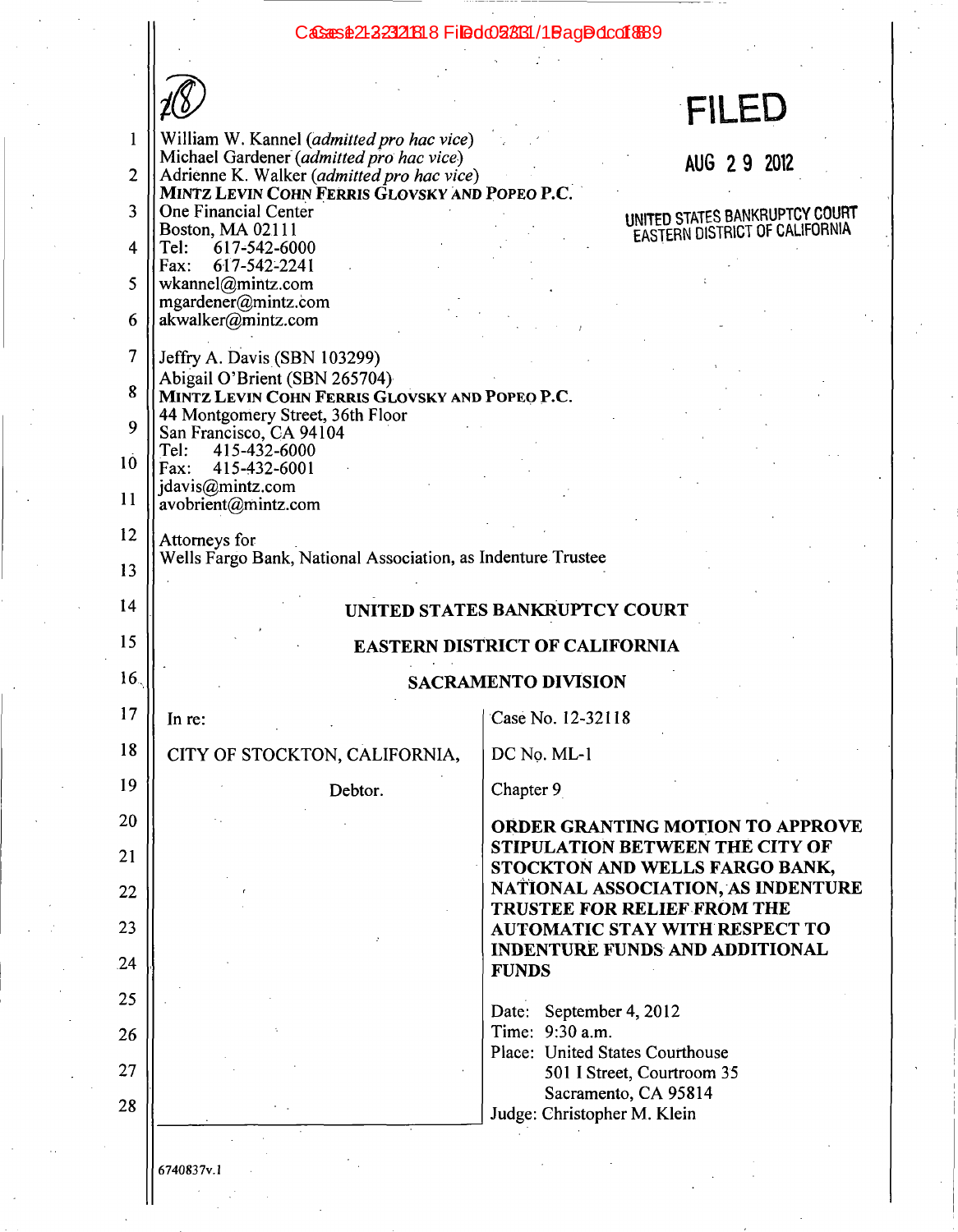#### Bac**Docof&B9 Eiladma**

|                | The Court having considered the Motion to Approve Stipulation Between the City of                          |
|----------------|------------------------------------------------------------------------------------------------------------|
| $\overline{c}$ | Stockton and Wells Fargo Bank, National Association as Indenture Trustee for Relief from the               |
| 3              | Automatic Stay with Respect to Indenture Funds and Additional Funds (the "Motion"), any                    |
| 4              | opposition to the Motion, the record in this case, any evidence presented to the Court at or prior to      |
| 5.             | the hearing on the Motion, and any argument at the hearing on the Motion, and finding that:                |
|                | (a) notice of the Motion and the hearing thereon were adequate and proper under the                        |
|                | $\vert$ circumstances; (b) the relief sought in the Motion is proper under the circumstances; and (c) good |
| R              | cause appearing therefor,                                                                                  |
| 9 I            | IT IS HEREBY ORDERED that:                                                                                 |

10

The Motion is granted. 1.

11 The Stipulation Between the City of Stockton and Wells Fargo Bank, National 2. 12 Association as Indenture Trustee for Relief from the Automatic Stay with Respect to Indenture 13 Funds and Additional Funds (the "Stipulation"), which Stipulation is attached to this Order as 14 Exhibit A, is approved.

15  $3.$ To the extent the automatic stay provided for by 11 U.S.C. sections 362(a) and 16 922(a) applies to the Funds,<sup>1</sup> the Trustee is granted relief from the automatic stay to the extent 17 provided for in the Stipulation.

18

This Court shall retain jurisdiction to interpret and enforce this Order.  $\overline{4}$ .

19  $8|29|2$ 20  $we$ <br> $u \wedge 8t$ 21  $22$ 23 24 25 26 Capitalized terms not defined herein have the meaning ascribed to them in the Motion. 27  $-2-$ Order Granting Motion to Approve Stipulation between the City of Stockton and Wells Fargo Bank, National 28 Association, as Indenture Trustee for Relief from the Automatic Stay with Respect to Indenture funds and Additional 6740837v.1

Funds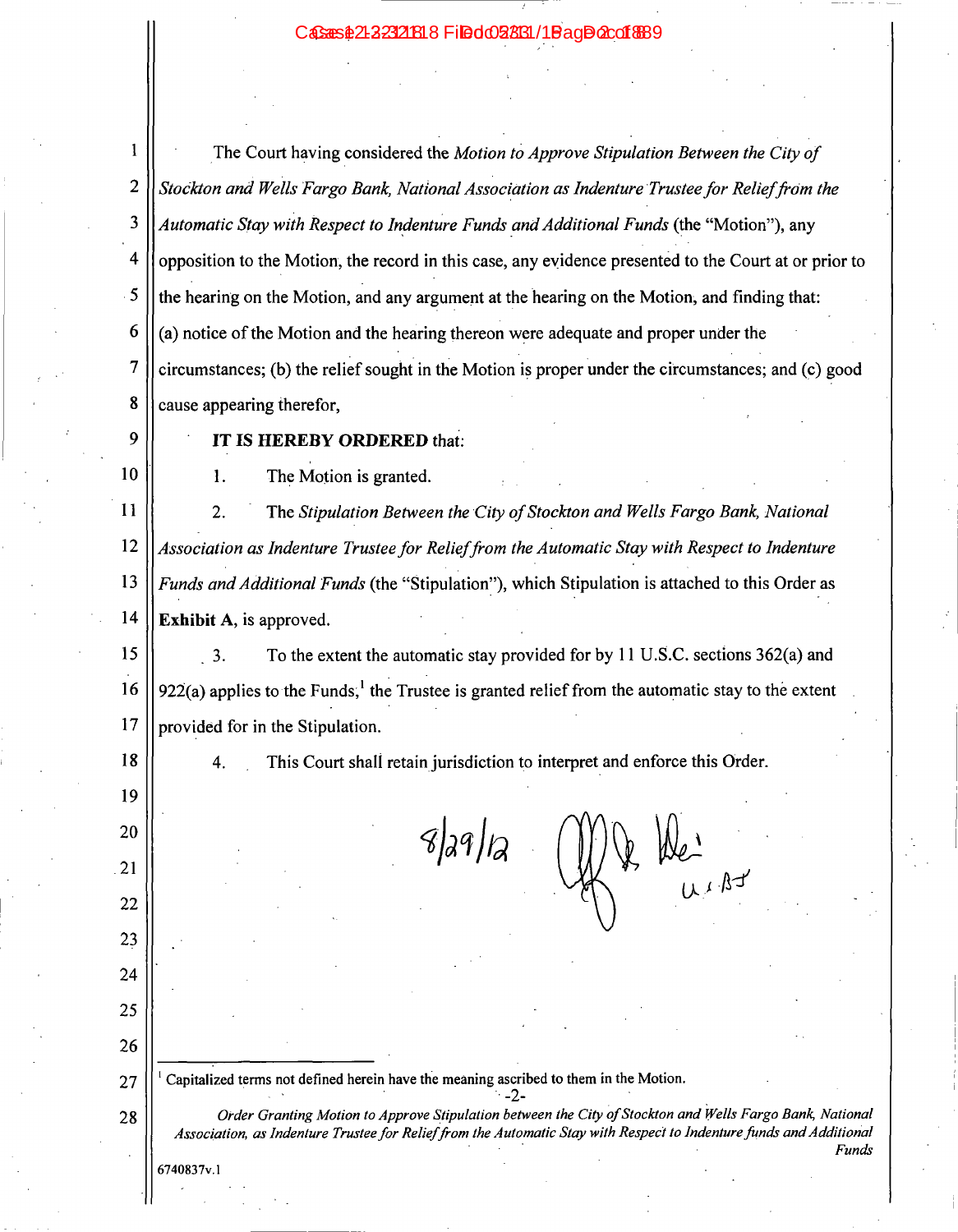# CaSans \$21232121818 Filed 028031/1 Bag DoCof \$89

# EXHIBIT A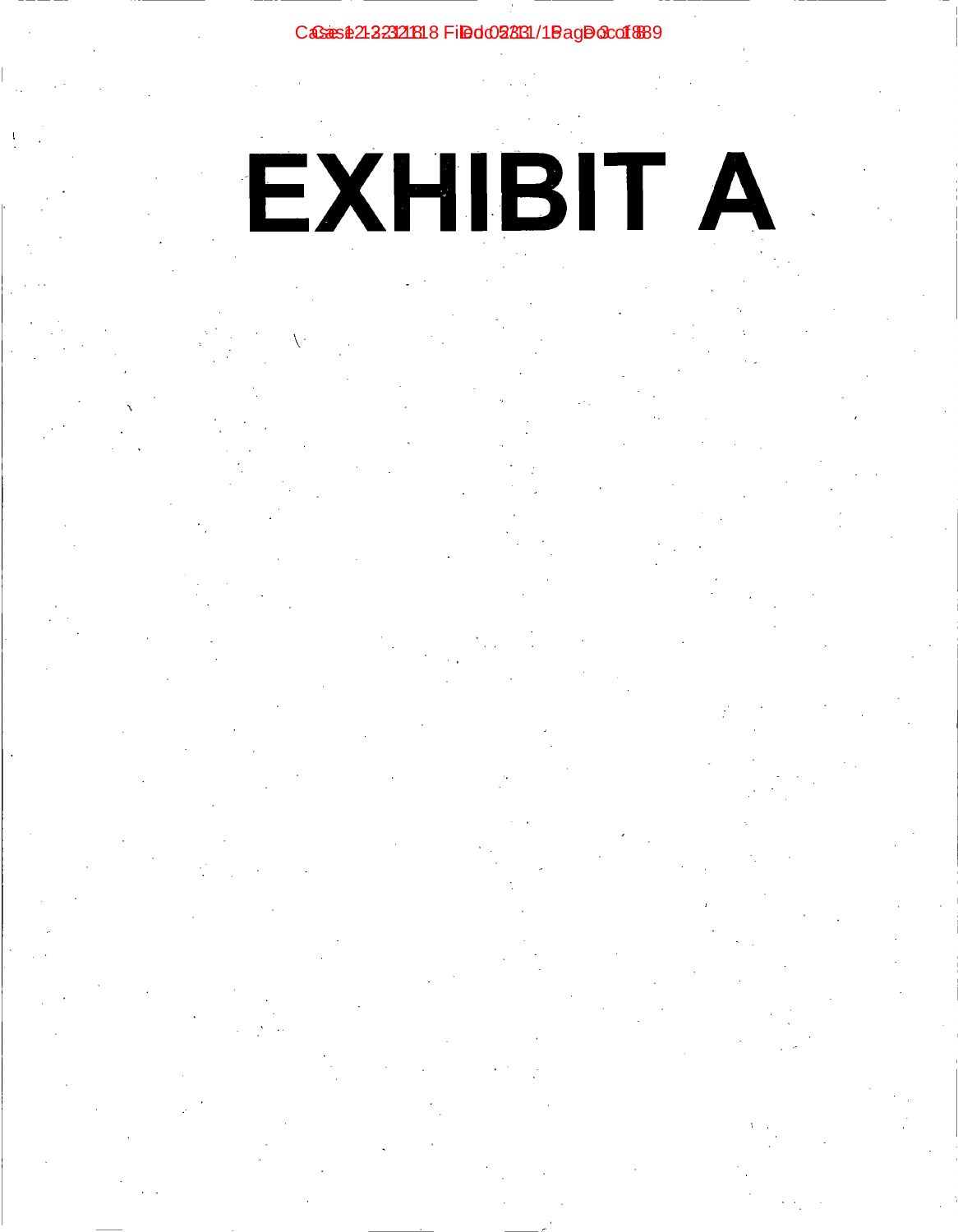# CaSe 12-23218 8 Filed 028131 / 1 Bag De 1889

|                 | CaSaas\$21223121818FiDeld028631/1BagDe1co18689                                                                                                                                             |                                                                       |
|-----------------|--------------------------------------------------------------------------------------------------------------------------------------------------------------------------------------------|-----------------------------------------------------------------------|
|                 |                                                                                                                                                                                            |                                                                       |
|                 | 5                                                                                                                                                                                          |                                                                       |
| 1               | William W. Kannel (admitted pro hac vice)                                                                                                                                                  |                                                                       |
| $\overline{2}$  | Michael Gardener (admitted pro hac vice)<br>Adrienne K. Walker (admitted pro hac vice)                                                                                                     |                                                                       |
| 3               | MINTZ LEVIN COHN FERRIS GLOVSKY AND POPEO P.C.<br>One Financial Center                                                                                                                     |                                                                       |
| 4               | Boston, MA 02111<br>617-542-6000<br>Tel:                                                                                                                                                   |                                                                       |
| 5               | 617-542-2241<br>Fax:<br>wkannel@mintz.com                                                                                                                                                  |                                                                       |
| 6               | mgardener@mintz.com<br>akwalker@mintz.com                                                                                                                                                  |                                                                       |
| 7               |                                                                                                                                                                                            |                                                                       |
| 8               | Jeffry A. Davis (SBN 103299)<br>Abigail O'Brient (SBN 265704)                                                                                                                              |                                                                       |
|                 | MINTZ LEVIN COHN FERRIS GLOVSKY AND POPEO P.C.<br>44 Montgomery Street, 36th Floor                                                                                                         |                                                                       |
| 9               | San Francisco, CA 94104<br>Tel: 415-432-6000                                                                                                                                               |                                                                       |
| 10              | 415-432-6001<br>Fax:<br>jdavis@mintz.com                                                                                                                                                   |                                                                       |
| 11              | avobrient@mintz.com                                                                                                                                                                        |                                                                       |
| 12              | Attorneys for<br>Wells Fargo Bank, National Association, as Indenture Trustee                                                                                                              |                                                                       |
| 13              |                                                                                                                                                                                            |                                                                       |
| 14              |                                                                                                                                                                                            | UNITED STATES BANKRUPTCY COURT                                        |
| 15              |                                                                                                                                                                                            | <b>EASTERN DISTRICT OF CALIFORNIA</b>                                 |
| 16              |                                                                                                                                                                                            | <b>SACRAMENTO DIVISION</b>                                            |
| 17              | Inre:                                                                                                                                                                                      | Case No. 12-32118                                                     |
| 18              | CITY OF STOCKTON, CALIFORNIA,                                                                                                                                                              | DC No. ML-1                                                           |
| 19              | Debtor.                                                                                                                                                                                    | Chapter 9                                                             |
| 20              |                                                                                                                                                                                            | STIPULATION BETWEEN THE CITY OF                                       |
| 21              |                                                                                                                                                                                            | STOCKTON AND WELLS FARGO BANK,<br>NATIONAL ASSOCIATION, AS            |
| 22              |                                                                                                                                                                                            | <b>INDENTURE TRUSTEE FOR RELIEF</b>                                   |
| 23              |                                                                                                                                                                                            | FROM THE AUTOMATIC STAY WITH<br><b>RESPECT TO INDENTURE FUNDS AND</b> |
| 24              |                                                                                                                                                                                            | <b>ADDITIONAL FUNDS</b>                                               |
| 25              |                                                                                                                                                                                            |                                                                       |
| 26              |                                                                                                                                                                                            |                                                                       |
| 27 <sup>°</sup> | Wells Fargo Bank, National Association, as Indenture Trustee (the "Trustee") with respect<br>to (a) City of Stockton Certificates of Participation (Redevelopment Housing Projects) Series |                                                                       |
| 28              | 2003A and Taxable Series 2003B, in the original principal amount of \$13,300,000 (the "2003                                                                                                |                                                                       |
|                 |                                                                                                                                                                                            |                                                                       |
|                 | 6720226v.6                                                                                                                                                                                 |                                                                       |
|                 |                                                                                                                                                                                            |                                                                       |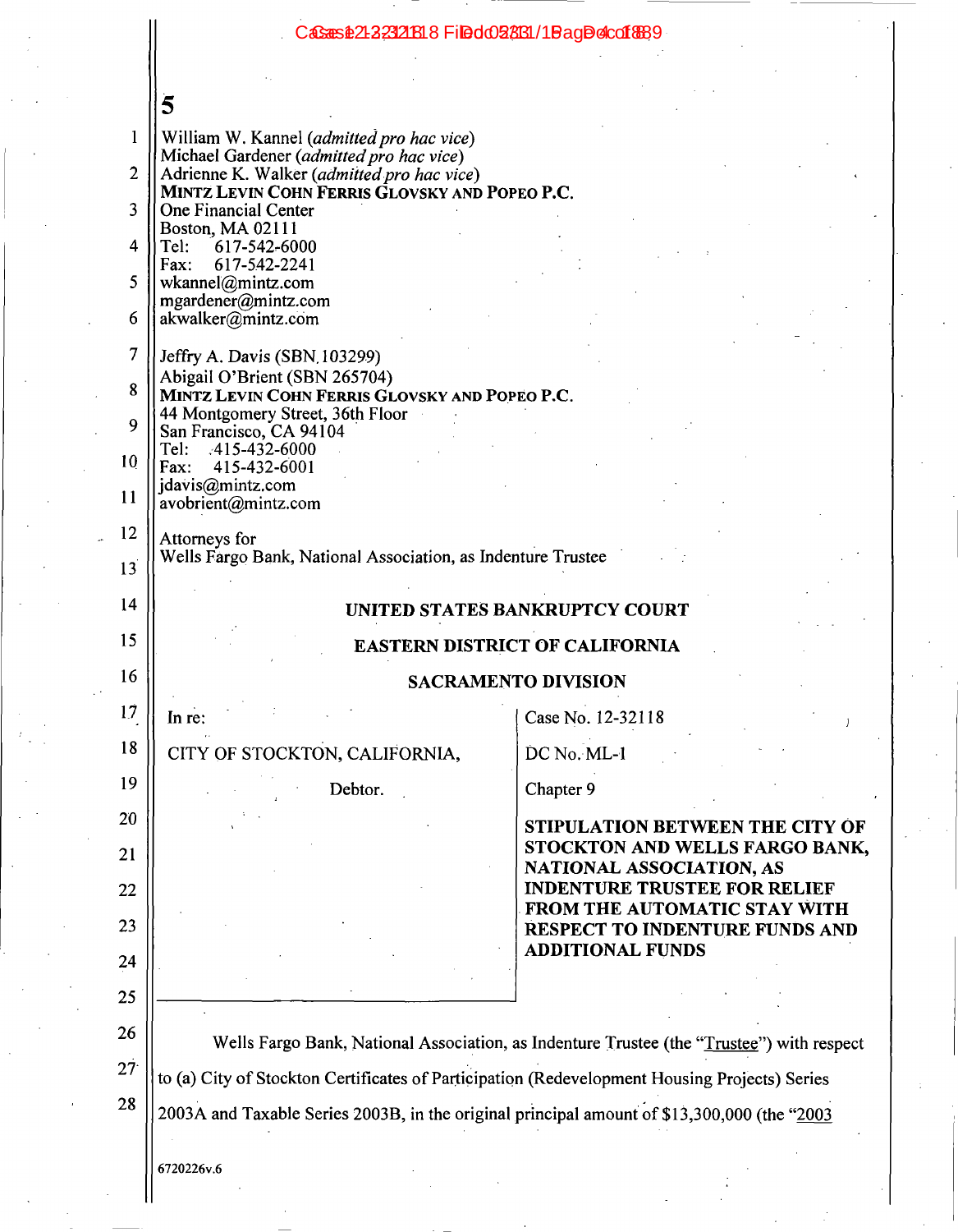| $\mathbf{1}$   | COPs"), (b) the Stockton Public Financing Authority Lease Revenue Bonds, Series 2004 (Parking                                             |
|----------------|-------------------------------------------------------------------------------------------------------------------------------------------|
| $\overline{2}$ | and Capital Projects), in the original principal amount of \$32,785,000 (the "2004 Parking Bonds"),                                       |
| 3              | (c) Redevelopment Authority of the City of Stockton Revenue Bonds, Series 2004 (Stockton                                                  |
| 4              | Events Center - Arena Projects) in the original principal amount of \$47,000,000 (the "2004 Arena                                         |
| 5              | Bonds") and (d) the Stockton Public Financing Authority Lease Revenue Bonds, 2009 Series A                                                |
| 6              | (Capital Improvement Projects), in the original principal amount of \$35,080,000 (the "2009"                                              |
| 7              | Bonds"; together with the 2003 COPs, the 2004 Parking Bonds and 2004 Arena Bonds, the                                                     |
| 8              | "Bonds") <sup>1</sup> , and the City of Stockton, the debtor in the above-captioned case (the "City"; and                                 |
| 9              | together with the Trustee, the "Parties"), hereby enter into this Stipulation Between The City of                                         |
| 10             | Stockton and Wells Fargo Bank, National Association, As Indenture Trustee For Relief From The                                             |
| 11             | Automatic Stay With Respect To Indenture Funds and Additional Funds (the "Stipulation") and                                               |
| 12             | stipulate as follows:                                                                                                                     |
| 13             | <b>RECITALS</b>                                                                                                                           |
| 14             | The 2003 COPs were issued in accordance with that certain Trust Agreement (the<br>1.                                                      |
| 15             | '2003 Indenture") dated June 1, 2003, between Stockton Public Finance Authority (the                                                      |
| 16             | "Authority") and Trustee. The 2004 Parking Bonds were issued in accordance with that certain                                              |
| 17             | Indenture of Trust (the "2004 Parking Indenture") dated as of June 1, 2004, between the Authority                                         |
| 18             | and the Trustee. The 2004 Arena Bonds were issued in accordance with that certain Indenture of                                            |
| 19             | Trust (the "2004 Arena Indenture") dated as of March 1, 2004, between the Redevelopment                                                   |
| 20             | Authority of the City of Stockton and the Trustee. The 2009 Bonds were issued in accordance with                                          |
| 21             | that certain Indenture of Trust (the "2009 Indenture"; and together with the 2003 Indenture, the                                          |
| 22             | 2004 Parking Indenture and the 2004 Arena Indenture, the "Indentures") dated as of September 1,                                           |
| 23             | 2009, between the Authority and the Trustee.                                                                                              |
| 24             | Each of the Indentures requires the establishment and maintenance by the Trustee<br>2.                                                    |
| 25             | of Reserve Accounts. The funds in each Reserve Account may, among other things, be applied by                                             |
| 26             | Wells Fargo enters into this Stipulation in its capacity as Indenture Trustee of the Bonds. Wells Fargo also serves as                    |
| 27             | Indenture Trustee for a number of other bonds for which the City is obligated, which are not subject to the terms of<br>this Stipulation. |
| 28             | $-2-$<br>Stipulation Between the City of Stockton and Wells Fargo Bank, National Association,                                             |
|                | as Indenture Trustee, for Relief from the Automatic Stay to Allow Use of Indenture Funds and Additional Funds<br>6720226v.6               |

Ш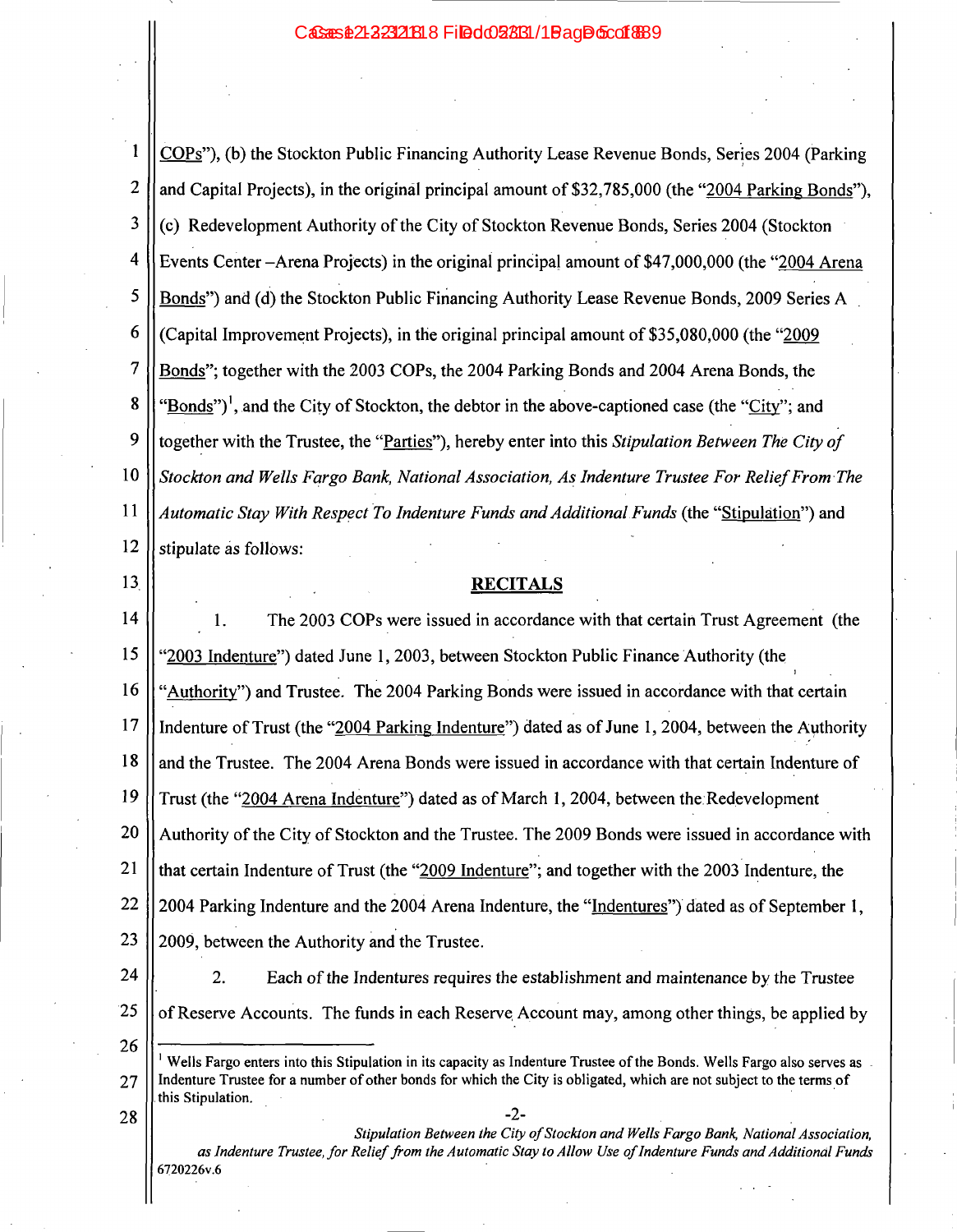### CaSaasite21-223121818 Filedd28831/1BaaDofco16889

Ŧ the Trustee to satisfy any and all deficiencies in payments of principal of and/or interest on  $\overline{2}$ respective series of Bonds and for the fees and expenses of the Trustee. See, e.g., 2003 Indenture, 3 \$83.04 and 12.03; 2004 Parking Indenture, \$85.06 and 7.02; 2004 Arena Indenture, \$85.06 and  $\overline{\mathbf{4}}$ 7.03; 2009 Indenture, §§5.05 and 7.03. As of August 17, 2012, the balance held in the Reserve 5 Account for the 2003 COPs was approximately \$1,019,778.84, the balance held in the Reserve 6 Account for the 2004 Parking Bonds was approximately \$1,849,625.98, the balance held in the  $\overline{7}$ Reserve Account for the 2004 Arena Bonds was approximately \$3,900,669.55 and the balance 8 held in the Reserve Account for the 2009 Bonds was approximately \$2,245,260.94 (collectively, 9 the "Indenture Funds").

10 As of June 28, 2012 (the "Petition Date"), the aggregate amount due on the 2003 3. 11 COPs Bonds is \$12,061,475.52, composed of \$11,845,000 in principal and \$216,475.52 in interest, 12 exclusive of costs, expenses and interest which have continued to accrue from and after such date. 13 A payment in the amount of \$671,372.25 is due on September 1, 2012 on account of the 2003 14 COPs and as of the date hereof, the City has failed to make the required Lease Payments.<sup>2</sup>

15 As of the Petition Date, the aggregate amount due on the 2004 Parking Bonds is 4. 16 \$32,942,312.49, composed of  $$31,640,000$  in principal and  $$1,302,312.49$  in interest, exclusive of 17 costs, expenses and interest which have continued to accrue from and after such date. A payment 18 in the amount of \$1,163,658.13 is due on September 1, 2012 on account of the 2004 Parking 19 Bonds and the City has confirmed to the Trustee that the City will not make such payment.<sup>3</sup>

20 3. As of the Petition Date, the aggregate amount due on the 2004 Arena Bonds is 21 \$46,279,723.94, composed of \$45,590,000 in principal and \$689,723.94 in interest, exclusive of 22 costs, expenses and interest which have continued to accrue from and after such date. A payment 23 in the amount of \$1,516,113.75 is due on September 1, 2012 on account of the 2004 Arena Bonds,

24 25

 $2$  The Trustee also has on hand the following additional indenture-held funds with respect to the 2003 COPs: Lease. 26 Payment Fund - \$647,196.69 (the "2003 Additional Funds").

 $3$  The Trustee also has on hand the following additional indenture-held funds with respect to the 2004 Parking Bonds: 27 Revenue Fund - \$1.48 (the "2004 Parking Additional Funds"). 28 -3-

Stipulation Between the City of Stockton and Wells Fargo Bank, National Association, as Indenture Trustee, for Relief from the Automatic Stay to Allow Use of Indenture Funds and Additional Funds 6720226v.6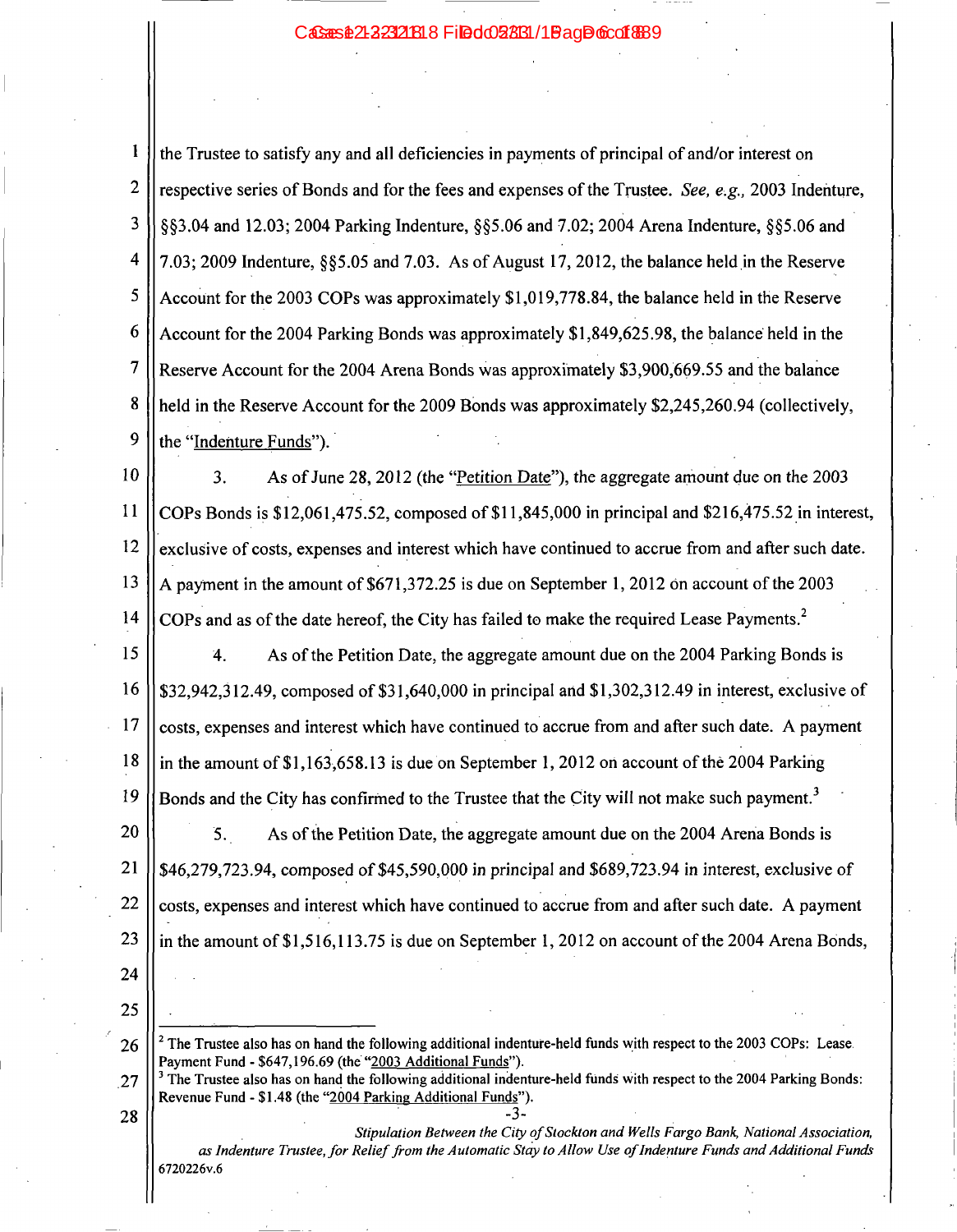### CaSans \$21232321818 Filed 028631/1 Bag Do7co1889

and while the City has indicated that there is sufficient tax increment revenue to make such payment, this Stipulation is being entered in the excess of caution.<sup>4</sup>

3 6. As of the Petition Date, the aggregate amount due on the 2009 Bonds is 4 \$37,073,065.94, composed of \$35,080,000 in principal and \$1,993,065.94 in interest, exclusive of 5 costs, expenses and interest which have continued to accrue from and after such date. A payment 6 in the amount of is \$1,207,918.75 due on September 1, 2012 on account of the 2009 Bonds and the City has confirmed to the Trustee that the City will not make such payment.<sup>5</sup>  $\overline{7}$ 

8 NOW, THEREFORE, for good and valuable consideration, and based on the foregoing 9 facts, the Parties hereby agree as follows:

10

 $\mathbf{1}$ 

 $\overline{c}$ 

## **AGREEMENT**

 $11$ Relief from the Automatic Stay. Upon the entry of an order approving this 1.  $12$ Stipulation (the "Order"), the Trustee shall be granted relief from the automatic stay provided for 13 in sections 362(a) and 922 of title 11 of the United States Code (the "Bankruptcy Code") with  $14$ respect to the Indenture Funds and the Additional Funds. Pursuant to the Order, the Trustee is 15 shall be authorized, but not required, to apply the Indenture Funds and the Additional Funds to the 16 satisfaction of interest, principal and/or other amounts that are due and owing as of the date of the 17 Order or that may become due and owing thereafter in connection with the Bonds (including costs 18 and expenses of the Trustee) and for such other purposes as are permitted by and in accordance 19 with the terms of the Indentures.

20  $2.$ Effectiveness. Notwithstanding anything contained in Rule  $4001(a)(3)$  of the 21 Federal Rules of Bankruptcy Procedure (the "Bankruptcy Rules"), this Stipulation shall be  $-22$ effective upon the entry of an Order by this Court approving this Stipulation on the docket of the 23 above-captioned case and the fourteen-day stay contemplated by Bankruptcy Rule  $4001(a)(3)$  shall

28

24

Stipulation Between the City of Stockton and Wells Fargo Bank, National Association, as Indenture Trustee, for Relief from the Automatic Stay to Allow Use of Indenture Funds and Additional Funds 6720226v.6

 $-4-$ 

The Trustee also has on hand the following additional indenture-held funds with respect to the 2004 Arena Bonds: Revenue Fund - \$68.61; Interest Fund - \$3.91 (the "2004 Arena Additional Funds"). 25

<sup>&</sup>lt;sup>5</sup> The Trustee also has on hand the following additional indenture-held funds with respect to the 2009 Bonds: Revenue Fund - \$7.61; Interest Account - \$1.71; Project Fund - \$192,725.30 (the "2009 Additional Funds" and together with 26 the 2003 Additional Funds, the 2004 Parking Additional Funds and the 2004 Arena Additional Funds, the "Additional Funds"). Pursuant to Paragraph 1 hereof, the Parties stipulate to relief from the automatic stay provided for in sections 27 362(a) and 922(a) of the Bankruptcy Code with respect to the Additional Funds.